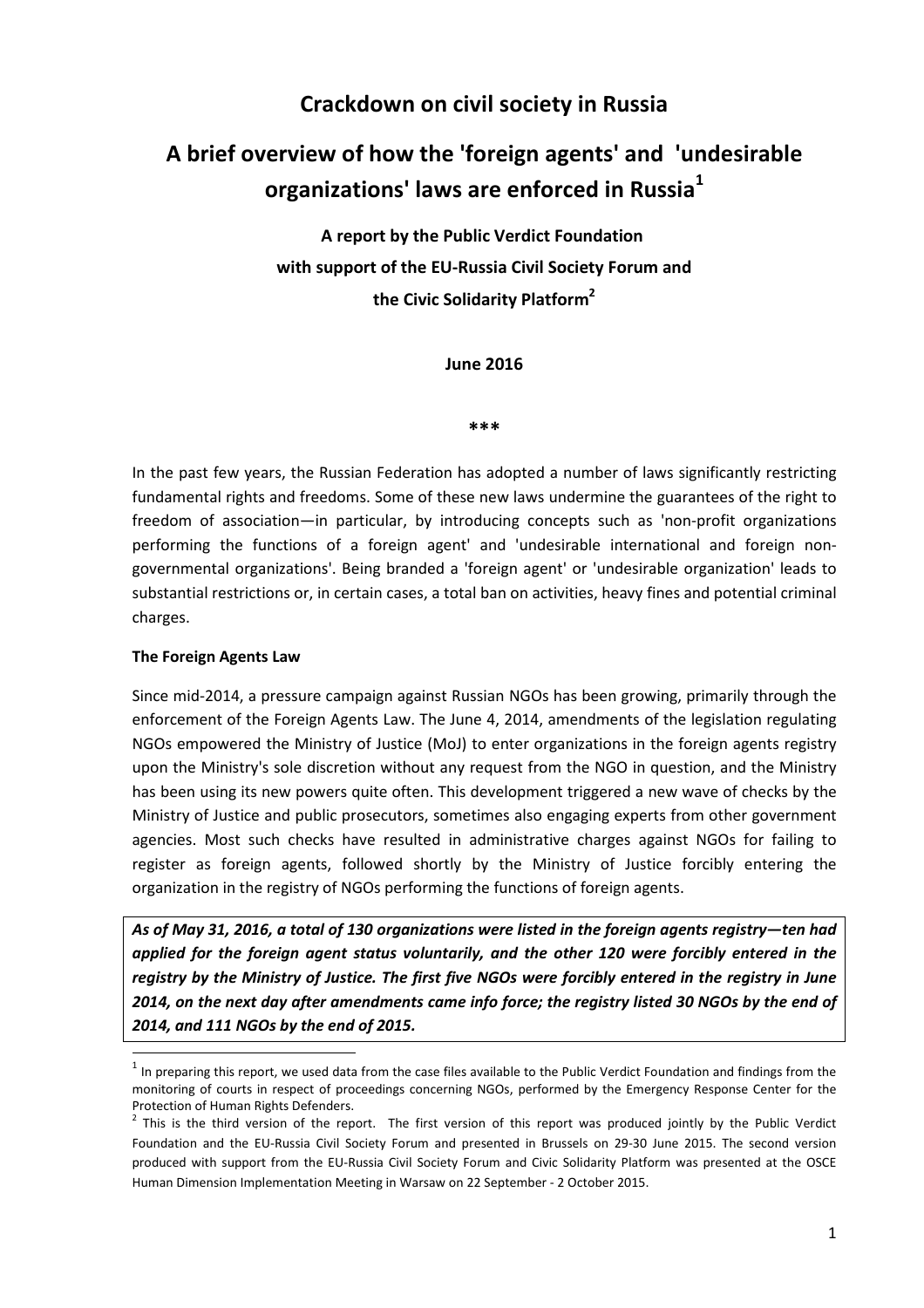

A review of the reasons why NGOs have been entered in the foreign agents registry reveals that foreign funding is the main criterion, broadly understood to include funds contributed by Russian benefactors but stored in foreign accounts (as in the case of the Dynasty Foundation, where Russian philanthropist Dmitry Zimin has been the sole donor), membership fees contributed by individuals who have earned their income from an unrelated organization which receives foreign funding (as in the case of the Committee for the Prevention of Torture), and private donations from non-Russian nationals (as in the case of the Golos Foundation).

The second criterion of 'engaging in political activity with the purpose of influencing decision-making by public authorities aimed at changing public policies' has also been interpreted broadly to potentially include any civic activity, such as a bike ride or donating books to municipal libraries, by arbitrarily branding it as political activity in the form of either political action or attempt to influence public opinion.

*Igor Kalyapin, Chair of the 'Committee against Torture', commented on ineptitude of the 'political activity' interpretation in the law of 'foreign agents': "To label us as a 'foreign agent' NGO, the prosecutor's office accuses us in telling the public and the government authorities about torture in the hands of police and ineffective investigations by the Russian Investigation Committee. The prosecutor's office also refers to our annual picket on the International Day in Support of Victims of Torture and related publications as 'political activity' and an intention to change the Russian government policy. Therefore, according to the argument of the prosecutor's office, the Russian government's policy consists of police torture and its concealment by the*  investigation authorities. As far as torture and ineffective investigation do not *constitute the government policy in our country, our work cannot be considered as an intention to change it."<sup>3</sup>* 

 $^3$  Foreign agents have been discovered in Mari El (in Russian), 25.01.2015, Vash Novy Den', http://www.vnd12.ru/news/obschestvo/4083-v-mariy-el-poyavilis-inostrannye-agenty.html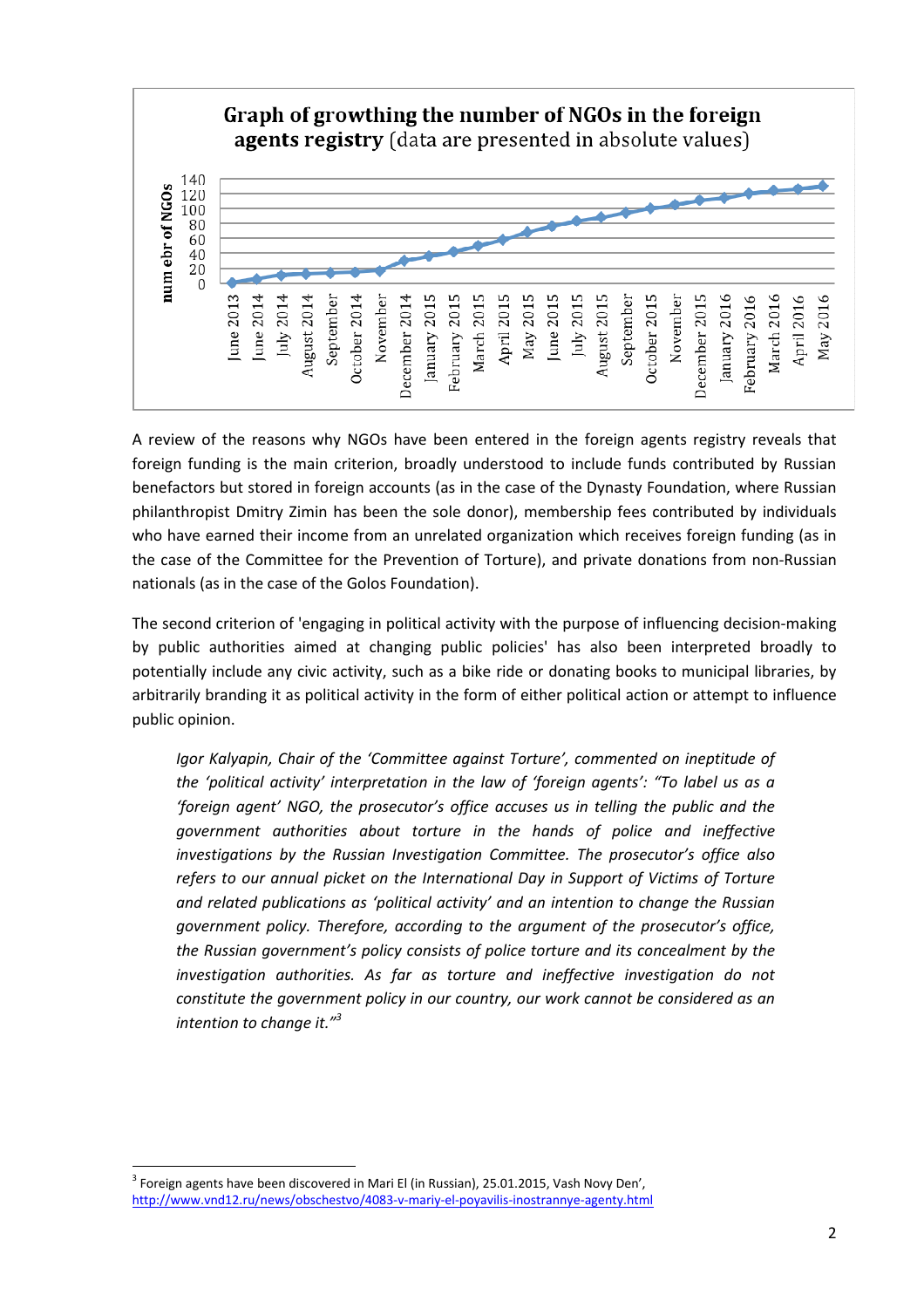Legal provisions exempting certain types of activities<sup>4</sup> have not been observed, and NGOs listed in the registry include charitable, social and environmental organizations.

*Anna Kireeva, PR specialist of 'Bellona-Murmansk' describes the challenge that her environmental NGO is facing: "This year, the Russian Ministry of Justice conducted an unscheduled inspection in our office following unknown denunciation. As a result, 'Bellona-Murmansk' founding documents and its 20-year long working materials were referred to as 'political activity.' The most surprising fact was that a year ago the Murmansk Ministry of Justice did not find any 'political activity' in our work. Moreover, two years ago the Murmansk Prosecutor's Office inspection did not find any signs of political activity either. We have not changed anything in our work – we publish reports on environmental issues, organise round table discussions, seminars and conferences… 'Bellona-Murmansk' decided not to litigate the allegations of the Ministry of Justice. We think there is no chance to win the case. Today, 'Bellona-Murmansk' has to terminate its work as a Russian environmental organisation."<sup>5</sup>*

 As a new aspect of the more recent checks performed since November 2014, NGOs subjected to such inspections have almost simultaneously faced both administrative proceedings for failure to register as foreign agents and involuntary entry in the registry. Administrative proceedings usually result in fines of 300,000 to 500,000 rubles for the organization and 100,000 to 300,000 rubles for its director. Despite the Constitutional Court's ruling of April 8, 2014, judges rarely keep administrative fines below the lower limit.

We know of at least 108 cases of administrative proceedings initiated against NGOs for failure to register voluntarily as 'foreign agents'; of these, 17 were opened against NGO directors and 91 against NGOs as entities. The total amount of fines imposed on NGOs for failure to register voluntarily as 'foreign agents' currently exceeds 14,000,000 rubles (including fines imposed by court judgments already in force, as well as those imposed by first instance courts which have not yet come into force).

Overall, NGOs are required to pay a total of 12.3 million rubles pursuant to the 55 judgments which have come into force; another 2.5 million rubles' worth of fines have been imposed by 12 first instance court judgments—most of which, to the best of our knowledge, are being appealed at the moment.

At the time of this writing, 29 administrative proceedings have been closed—in most cases, on appeal; of these, the reasons for the proceedings to be discontinued included absence of offense in eight cases, expired statute of limitations in 12 cases, and the rest of cases were dropped on formal and other grounds.

In eight other instances, appeal courts have sent the cases back to be reconsidered.

<sup>&</sup>lt;sup>4</sup>"Political activity shall not include activity in fields such as research, culture, art, health care, public health and disease prevention, social support and social protection, motherhood and childhood protection, social support of people with disabilities, health promotion, physical culture and sports, plant and wildlife protection, charitable work, and support of philanthropy and volunteerism," article 2, para 6, of the Federal Law of 12 January 1996 № 7-FZ on Nonprofit Organizations.

<sup>&</sup>lt;sup>5</sup> Branded 'agents' for assistance to refugees? (in Russian), 21.04.2015, Radio Liberty/Radio Free Europe, http://www.svoboda.org/content/transcript/26970192.html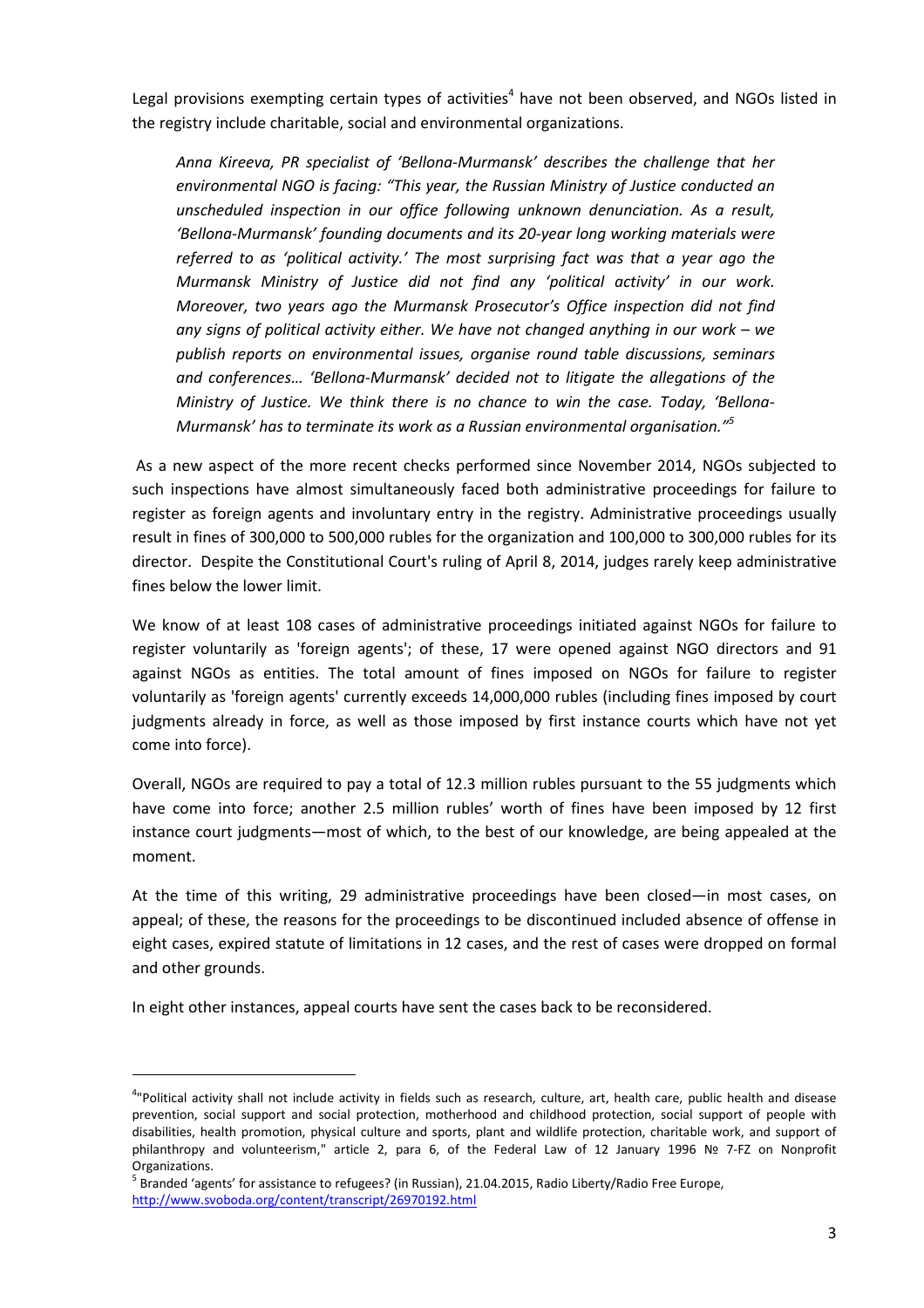### **The outcomes of court proceedings based on administrative charges of failure to register as a 'foreign agent'**



In no known instance of being forcibly included by MoJ in the foreign agents registry have NGOs accepted the Ministry's actions as legitimate. Instead, NGOs have declared being prepared to dissolve rather than accept the stigmatizing and misleading label of 'foreign agent' imposed on them. The vast majority of organizations entered in the registry against their will have challenged or are planning to challenge this decision in court. However, in no known case to date has a Russian court overturned the Ministry's decision to forcibly enter an NGO in the foreign agents registry.

*Natalia Taubina, Director of the 'Public Verdict' Foundation, described the organisation's position regarding the 'foreign agents' law: "The Russian Ministry of Justice forcefully enlisted us in the registry [of 'foreign agents'] on the grounds of the Prosecutor's order, which we were litigating in the court at the very same time. We do not accept this label and try to contest it in the court, while submitting all necessary reports. We state that the Public Verdict's independence and objectivity is based on a variety of its funding sources – institutional and private, Russian and international. Today's budget of 'Public Verdict' is mainly formed from the federal budget, foreign charitable foundations, intergovernmental charitable foundations and private donations. I think that today's option that gives an NGO a chance to leave the registry is detrimental: you can be discharged from the list only when you renounce your foreign funding. While the law gives two main grounds for enlistment: foreign funding and engagement into 'political activity', it provides only one way out of the registry (unless you do not want to shut your NGO down) – to give up foreign funding. This means that the 'political activity' charge can still be applied to the rest of NGOs. 'Public Verdict' will continue its original work and keep its founding principles. If they*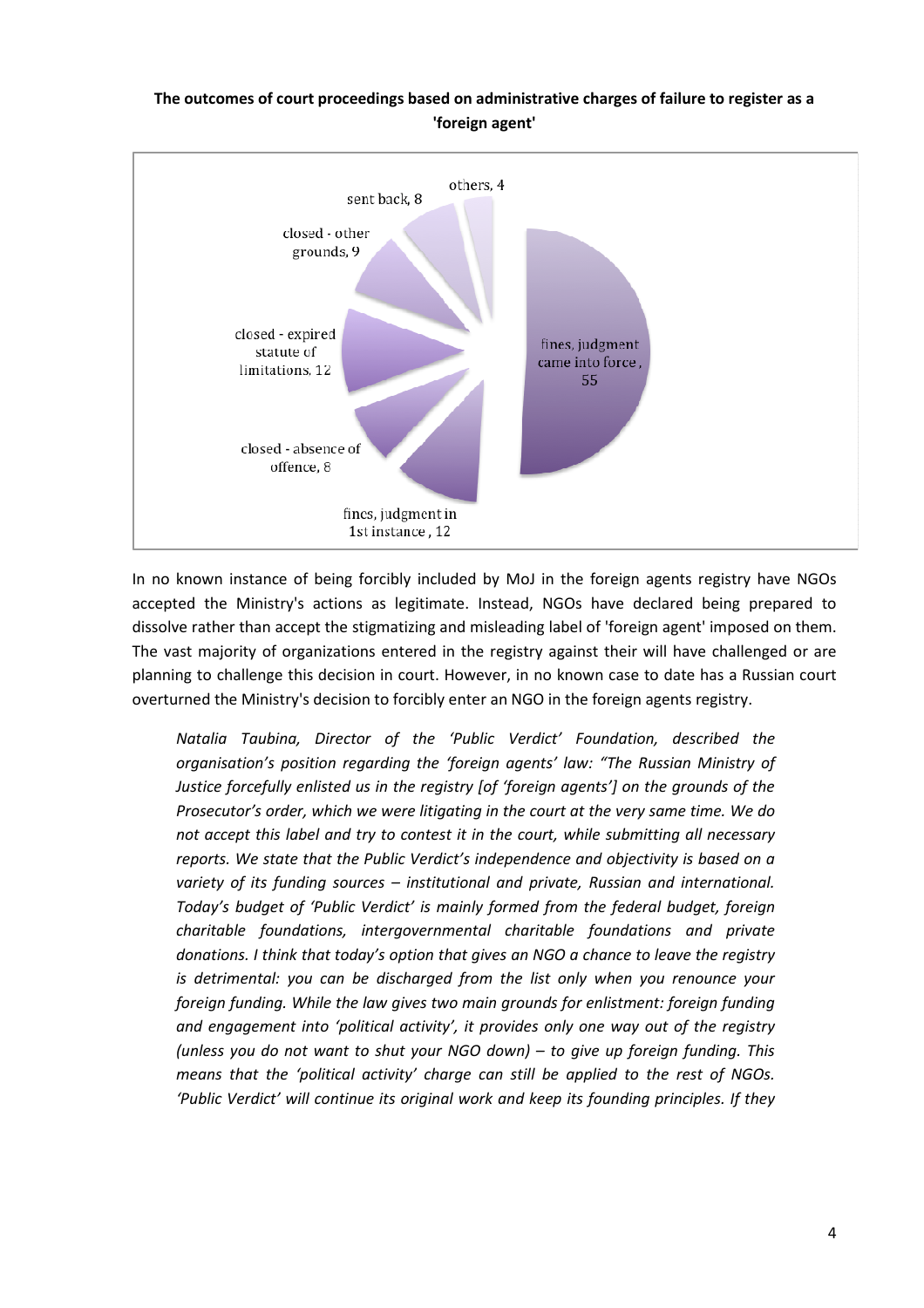*drain our budget with the fines for not labeling ourselves as 'foreign agent,' we will have to liquidate our legal entity. But the team will continue its work."<sup>6</sup>*

In late June and early July 2015, the Russian Ministry of Justice sent out warnings to several Russian NGOs, previously entered involuntarily in the foreign agents registry, demanding that the said NGOs label all their materials with an indication that the organization is listed in the foreign agents registry, otherwise they would be in violation of the Code of Administrative Offences.<sup>7</sup> Following the Ministry of Justice's warnings, Roskomnadzor filed reports of administrative violations for failing to indicate the foreign agent status on their materials.

Thus, a new practice of punishing NGOs for failure to place the 'foreign agent' label on their materials has emerged.

Out review of this practice suggests that the legal provision on 'foreign agent' labeling has been interpreted arbitrarily both by executive authorities and courts; thus, it is not only used to further stigmatize NGOs, but also serves as a weapon of their destruction. Fines ranging from 300,000 to 500,000 rubles have been imposed on NGOs based on every single report of administrative offense consisting of failure to label a publication. While in some cases one report of administrative violation covered several unlabeled publications, in certain other cases separate reports were issued for each publication (as in the cases of the Committee against Torture, Golos Association, Memorial Human Rights Center, and others). Indeed, the number of such reports targeting an organization operating in the public space can be unlimited. For example, four reports have been filed against Golos, of them three have resulted in effective court judgments imposing a total of 1,200,000 rubles worth of fines, and the fourth report has resulted in a fine of 300,000 rubles imposed by the first instance court and not yet effective.

Roskomnadzor has filed reports against NGOs branded as 'foreign agents' even for unlabeled publications posted by other organizations on other websites (in particular, in the cases of the Memorial Human Rights Center and Golos Association). In certain instances, reports have been filed against NGOs for publications which in fact contained a reference to the organization being included in the 'foreign agents' registry (in particular, the Public Verdict Foundation). In Krasnodar, a local alumni organization placed the 'foreign agent' label on their publications immediately after receiving a letter from Roskomnadzor concerning potential charges against them; although the organization had officially corrected the violation before the report was filed, Roskomnadzor took the case to court anyway.

Courts tend to ignore NGOs' arguments and side with Roskomnadzor, exercising their discretion only in determining the amount of the fine. Lower fines of 150,000 rubles have been imposed in respect of just three NGOs: Bellona-Murmansk (two reports), Agora Association (three reports) and Krasnodar Alumni Organization (one report).

As of end-May 2016, there were 39 known cases of administrative proceedings pending, including four cases against NGO directors and the rest against NGOs as entities. In total, NGOs are required to

<sup>&</sup>lt;sup>6</sup> Natalia Taubina on the Registry of 'foreign agents' (in Russian), 22.06.2015, Human Rights in Russia, http://hro.org/node/22553

<sup>&</sup>lt;sup>7</sup>"Publication and/or dissemination of materials, including through mass media and/or the internet, by a non-profit organization acting as a foreign agent without specifying that such materials are published and/or disseminated by a nonprofit organization acting as a foreign agent is punishable by an administrative fine of 100,000 to 300,000 rubles for officials and 300,000 to 500,000 for legal entities," article 19.34, part 2, of the Russian Code of Administrative Offences.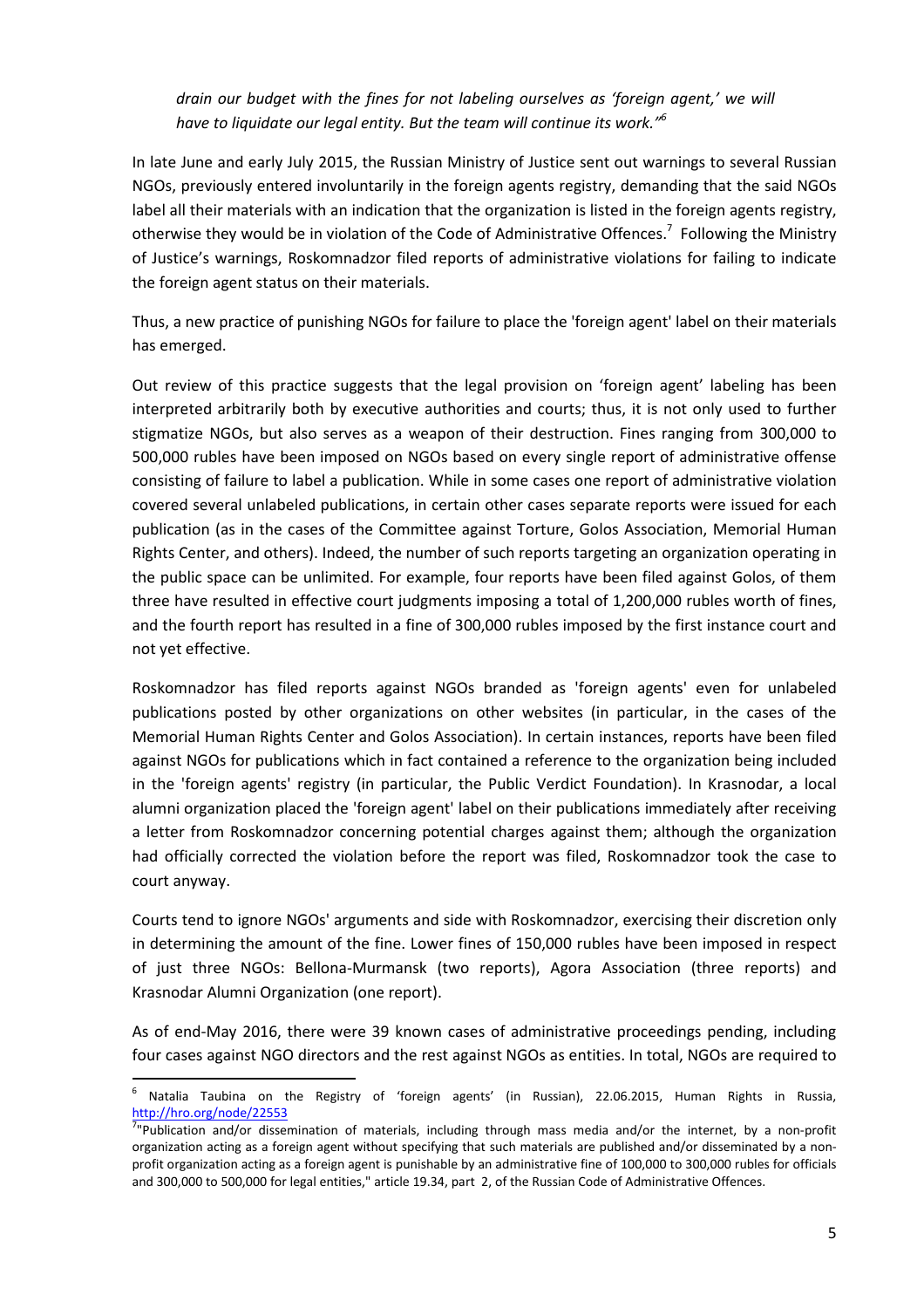pay 3.35 million rubles pursuant to 14 judgments which have come into force. Another 4.250 million rubles worth of fines have been imposed by 13 first instance court judgments, which are currently being appealed. Three reports have been returned to Roskomnadzor, one sent back to the firstinstance court for reconsideration, one case dismissed, and the rest still pending.

In March 2015, new amendments to the legislation regulating NGOs came into force; they established a procedure for taking NGOs off the foreign agents registry. Organizations which have not received foreign funding and/or have not engaged in political activity for at least a year can ask MoJ to take them off the registry; the Ministry of Justice will then conduct an ad-hoc check to verify that the NGO in question does not receive foreign funding and/or does not engage in political activity and decide within thee month whether the organization may be removed from the registry. As of May 31, 2016, eighteen NGOs have been deleted from the registry following their dissolution, and twelve more have been removed following MoJ's ad-hoc checks confirming that they stopped acting as a foreign agent and were not receiving any foreign funding.

It needs to be mentioned that in a number of cases in which NGOs applied to be taken off the list, the Ministry of Justice denied the request insisting that their inspection of the NGO in question had detected foreign funding. However, what they described as foreign funding of the NGO concerned had nothing to do with it and included, e.g. funds which belonged to a different organizationmember of a broader network where the 'foreign agent' NGO was also involved (the case of the Movement for Human Rights) or payment earned by a member of the 'foreign agent' NGO as a freelancer under a service contract with a foreign company, properly declared as personal income, with all taxes paid (Golos Association).

*"Golos has never received any foreign funding, yet [the authorities] have been inventing pretexts for declaring certain funds to be [the NGO's] foreign funding, thus giving rise to practices which contradict the law" (Grigory Melkonyants, co-chairman of the Golos Movement).<sup>8</sup>*

It should be noted, however, that the foreign agents registry on MoJ's website still displays the entries of all NGOs ever included in the registry even after they have been officially removed.

The foreign agents law and its enforcement have had a stifling impact on Russia's civil society. Dozens of organizations have decided to dissolve. As a result, Russia has lost an NGO defending the rights of Roma and offering multiple support programs for vulnerable citizens (the 'Memorial' Anti-Discrimination Center was dissolved in 2014), the unique 'Perm-36' Museum, and a number of research and educational centers. Organizations are forced to reconsider their programs and close some of them either because the 'foreign agent' label makes running them impossible or for lack of support. A few organizations have decided not to accept foreign funding; however, none of the NGOs entered in the foreign agents registry has been awarded any of the so-called 'presidential grants' in Russia in 2015. In addition to forced dissolutions, NGOs branded as 'foreign agents' have been legally prohibited from monitoring elections, while debates are ongoing in the government on whether they should be banned from yet more types of activities, such as serving on Public Observation Commissions engaged in civilian monitoring of places of detention, or collecting and analyzing data on law enforcement practices.

<sup>&</sup>lt;sup>8</sup> https://www.vedomosti.ru/politics/articles/2016/05/11/640573-kritika-zakona-inostrannih-agentah-yavlyaetsyapovodom-priznaniya-organizatsii-agentom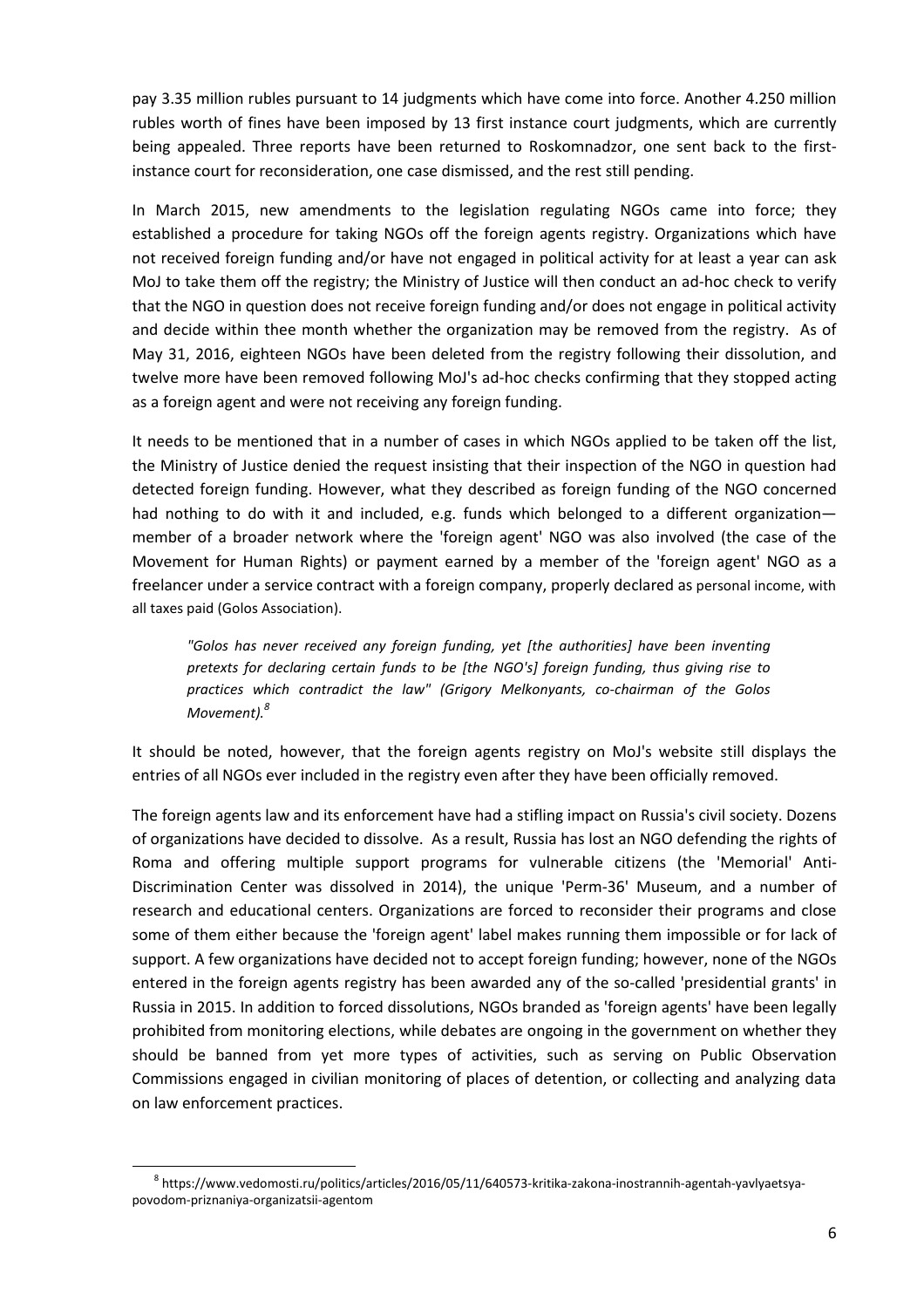*"Pressure against the museum began in the summer of 2012, when the authorities, under the pretext of sequestering the regional budget, refused to host the annual Pilorama [Sawmill] Civil Society Forum at the former political prison [i.e. the 'Perm-36' Museum]. Later, the regional Ministry of Culture established the 'Perm-36' State Autonomous Institution of Culture and transferred the museum's collections and land to the new entity, while the archives and property of the 'Perm-36' NGO were sealed off"<sup>9</sup> (the 'Perm-36' Memorial Museum is the only existing museum of the GULAG; the NGO is currently in the process of dissolution initiated following their forced entry in the foreign agents registry; in the summer of 2015, the NGO and its director Tatiana Kursina were fined 300,000 and 100,000 rubles, respectively, for refusing to voluntarily register as 'foreign agents')* 

*"Like other NGOs, this organization never engaged in political activity in the true sense of the word; it did not seek political power and did not participate in elections. The only thing that the enthusiasts who created the museum were doing was to restore, bit by bit, the little-known and unpleasant pages of this country's history. Entering this museum in the 'foreign agents' list is nothing but trying to suppress our memory and our history" (Irina Kizilova, director of the human rights advocacy service run by the the Perm branch of the 'Memorial' Society that first initiated the 'Perm-36' Museum, now the 'Perm-36' Memorial Center of the History of Political Repression.)<sup>10</sup>*

In addition to that, NGOs forcibly entered in the foreign agents registry face increasing problems in dealing with various authorities wary of making contact with such organizations. Lawyers and attorneys taking human rights cases to courts have been faced with attempts to remove them from proceedings solely for their collaboration with 'foreign agents'. Pro-government mass media have continuously engaged in campaigns to stigmatize NGOs branded as foreign agents.

*Svetlana Gannushkina, Chair of the 'Civic Assistance Committee for Refugees and Asylum Seekers' referred to reluctance of the government agencies' to cooperate with the 'foreign agent' NGOs: "The law ruined our reputation. Russian society has been persuaded that, as Vladimir Putin likes to argue, 'he who pays the piper calls the tune.' At some point I had to circulate invitations [to our legal seminars] not on our behalf but from on behalf of the human rights ombudsman. Only representatives of the Russian federal migration agency accepted invitations. This is very frustrating because we are eager to cooperate with the government agencies. No civic organization can solve the problems of migrants alone."<sup>11</sup>*

Generally, it should be noted that in recent months, the practice of applying the 'foreign agents' law has shifted from efforts to add new NGOs to the registry to building pressure and tightening sanctions against the already listed NGOs. This is evidenced by the above data on court-imposed fines and the graph showing the dynamics of new additions to the registry.

<sup>9</sup> http://newsland.com/news/detail/id/1538978/

<sup>10</sup> http://newsland.com/news/detail/id/1538978/

 $11$  *Ibid*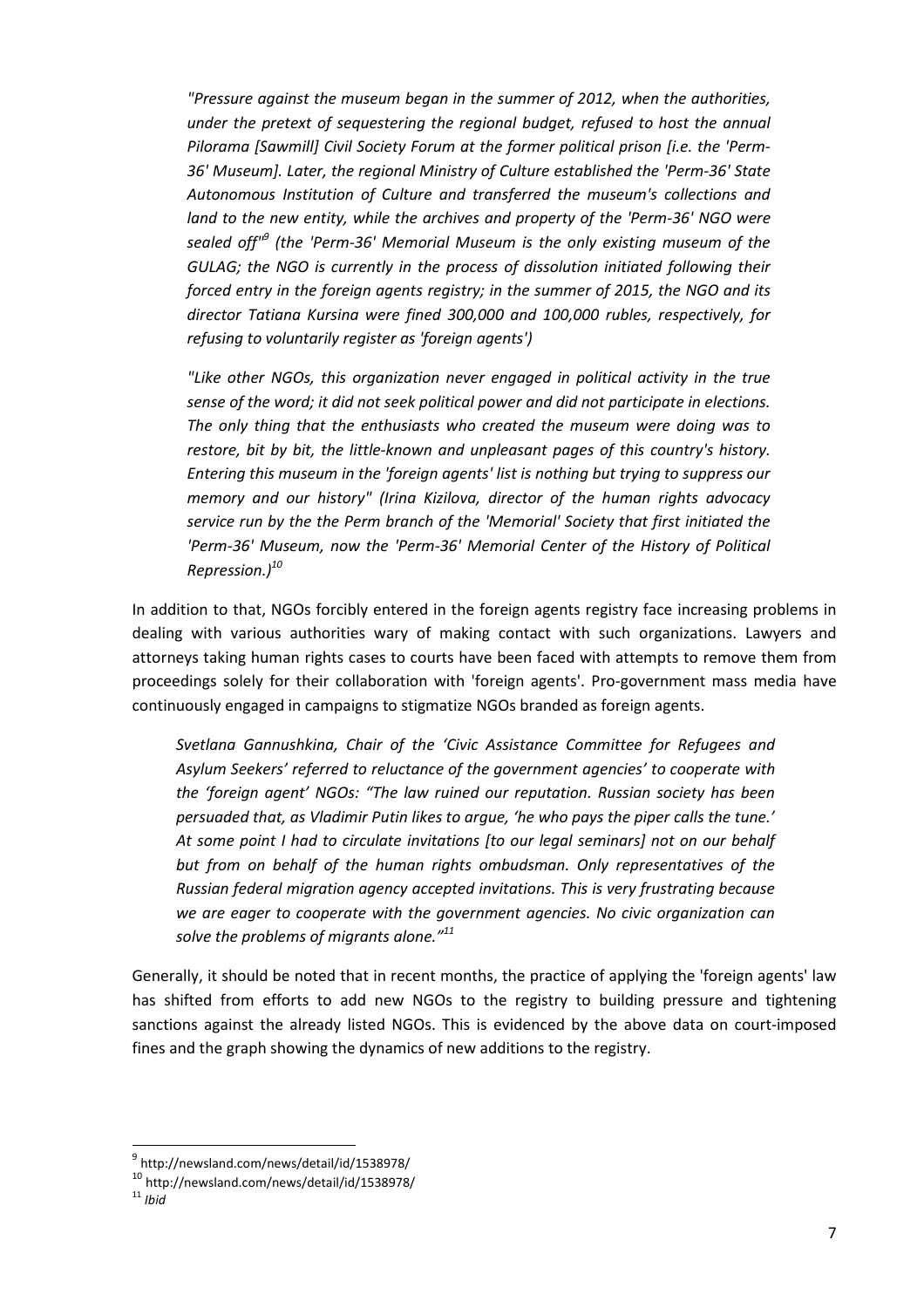

*<sup>&</sup>quot;They [*NGOs*] face huge fines for failure to label their materials or to apply to be listed in the register, and a number of requests for [*involuntary*] liquidation of such organizations have been filed " (Kiriil Koroteyev, senior lawyer, Memorial Human Rights Center).<sup>12</sup>*

In May 2016, the first pre-investigation inquiry was opened against an NGO director—Valentina Cherevatenko, leader of the Women of the Don Union and Women of the Don Foundation in Rostov region—for alleged "malevolent evasion" of duties imposed by the legislation on "non-profit organizations performing the functions of foreign agents." The Russian Penal Code provides for criminal liability punishable by up to two years of prison for non-compliance with the 'foreign agents' law in article 330.1, added in 2012 in a series of amendments pursuant to the enactment of the 'foreign agents' law; criminal charges under this article can be brought against an individual for "malevolent evasion of the duty to file the documents required for inclusion in the register of nonprofit organizations performing the functions of a foreign agent."

*"We are convinced that the Russian Investigative Committee's actions in regard of Valentina Cherevatenko constitute an unfounded and disproportionate interference in the operation of civil society organizations and violate Russia's international human rights obligations. Moreover, these actions can establish a dangerous new precedent for criminalization of peaceful and legitimate human rights activity, thus violating the foundations of a democratic society and the rule of law. We strongly believe that by prosecuting Valentina Cherevatenko, the Russian authorities are effectively bringing charges against the entire Russian civil society. This case makes it even more obvious that the 'foreign agents' law is unlawful, repressive and needs to be abolished" (from a Statement signed by 195 Russian and international civil society activists representing NGOs from more than 20 countries).*<sup>13</sup>

Signed by the Russian President on June 2, 2016, a new law amending the definition of political activity has effectively legalized the emerging arbitrary practices of enforcing the 'foreign agents' law. While according to the former definition, NGOs could be found to engage in political activity for attempting to influence decision-making by public authorities with the aim of changing public policies, and this definition had enabled NGOs to contest their inclusion in the 'foreign agents'

 $\overline{\phantom{a}}$ 

<sup>12</sup> https://www.vedomosti.ru/politics/articles/2016/05/11/640573-kritika-zakona-inostrannih-agentah-yavlyaetsyapovodom-priznaniya-organizatsii-agentom

<sup>&</sup>lt;sup>13</sup> http://publicverdict.org/topics/appeals/12176.html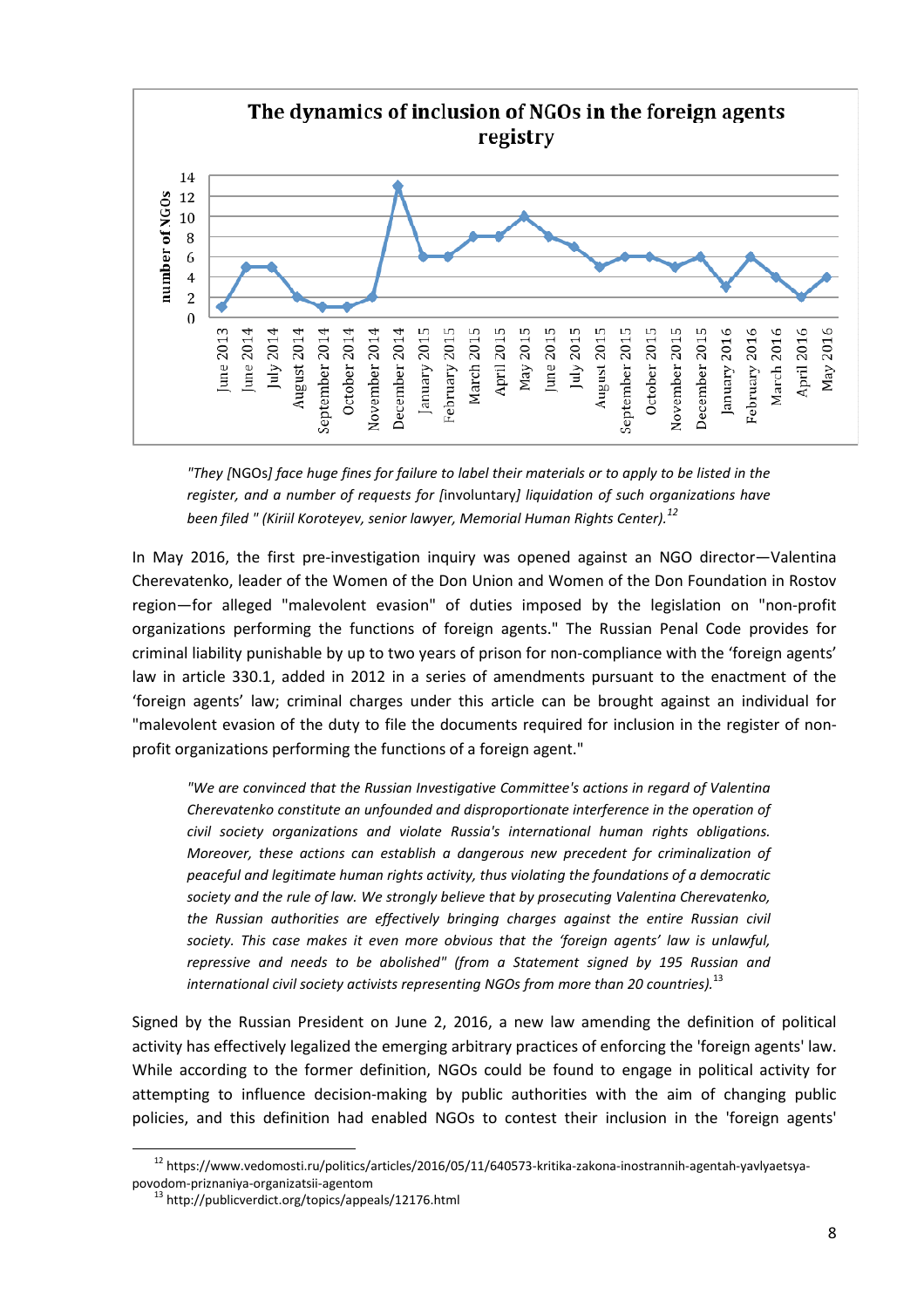registry by arguing that they were not trying to change public policies, but instead trying to get the government officials to comply with such policies. The new amendments make this argument invalid, as any type of public activity is now defined as political activity. For example, "dissemination of opinions concerning public authorities' decisions and policies" is now considered a form of political activity.14

#### **The Law on Undesirable Foreign and International NGOs**

On June 3, 2015, a federal law came into force amending a number of existing legal acts<sup>15</sup> and introducing the concept of 'undesirable organizations'.

By this law, any foreign or international non-governmental organization can be declared 'undesirable' in Russia if its activity is found to threaten the foundations of Russia's constitutional system, defense or national security. Such 'undesirable' organizations are not allowed to have any structural subdivisions in Russia, implement any programs (projects), produce, store and distribute informational materials, conduct mass actions and public events, and use bank accounts and deposits, except for settlement of the organization's obligations. In essence, being declared 'undesirable' means a total ban on working in Russia.

By the same law, the decision to declare an organization 'undesirable' lies with the Russian Prosecutor General or their deputy who makes it in consultations with the Foreign Ministry. The Ministry of Justice is responsible for maintaining a list of 'undesirable' organizations. There is no requirement in the law for the officials to substantiate their decision, no any provisions for judicial review at the stages of finding and listing an organization as 'undesirable'. Instead, any organization declared 'undesirable' can then challenge the decision in court.

The law also provides for administrative and criminal liability imposed on organizations declared 'undesirable', their directors and anyone who continues to collaborate with such organizations. Thus, continuing operation of an organization declared 'undesirable' (i.e. either running such an organization or being involved in its activities) in Russia may result in an administrative fine, and

<sup>14</sup> From the following definition of political activity in Federal Law № 179-FZ: "A non-profit organization, with the exception of political parties, shall be considered engaging in political activity in the territory of the Russian Federation if notwithstanding the goals and objectives stated in its founding documents, it carries out activities in spheres such as statebuilding; protecting the foundations of the constitutional system of the Russian Federation, its federal structure, sovereignty and territorial integrity; promoting law and order, national security and public safety; national defense and foreign policy; economic, social and national development of the Russian Federation and the development of its political system; operation of government authorities and local self-government bodies; and legal regulation of individual rights and liberties—with the aim of influencing public policy elaboration and implementation, formation of government and local self-government bodies, their decisions and actions. The above activities can take the following forms: participation in organizing and conducting public events such as meetings, rallies, demonstrations, marches or pickets or various combinations of these forms; organizing and conducting public debates, discussions, talks; participation in activities aimed at obtaining a specific result in elections and referenda; monitoring elections and referenda; formation of election commissions and referendum commissions; participation in the activities of political parties; public appeals to government and local self government bodies and their officials, as well as other actions which can have an impact on the activities of such bodies, including those seeking the adoption, amendment, or repeal of laws and other regulations; disseminationincluding via modern information technology—of opinions concerning public authorities' decisions and policies; efforts to shape public and political opinions and beliefs, including by conducting public opinion polls and publication of their results, and other types of sociological research; involving citizens, including minors, in the above activities, and financing the above activities. "

<sup>&</sup>lt;sup>15</sup> FZ-129 of May 23, 2015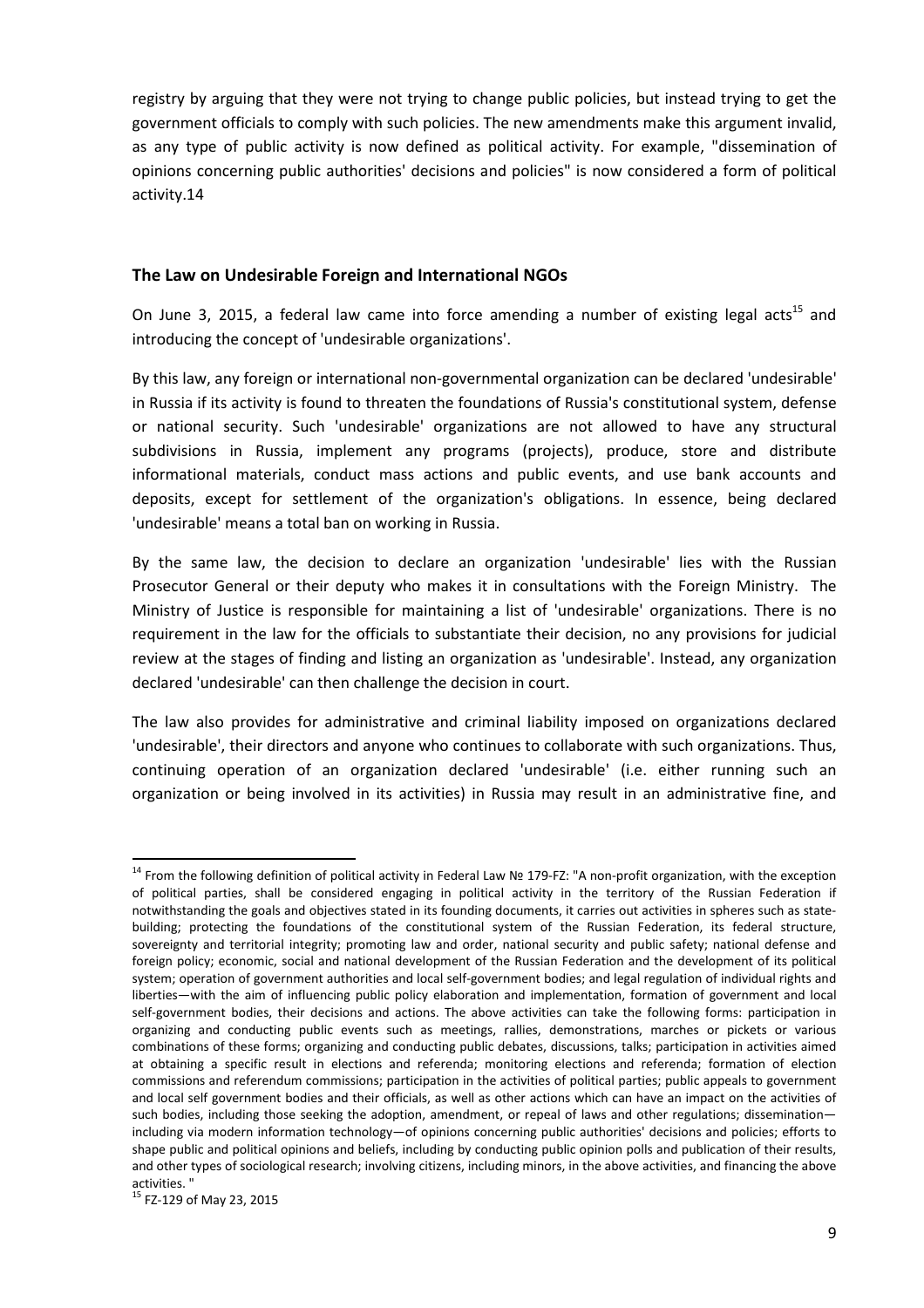following two such fines within one year, running such an organization or continued involvement in its activities will be treated as a criminal offense punishable by up to six years of imprisonment.<sup>16</sup>

And finally, the law stipulates that a foreign national or stateless person involved in activities of an 'undesirable' organization may be banned from entering Russia.

Experts have expressed concerns that the law's vague wording, lack of judicial review at the decisionmaking stage and no requirement to substantiate the decision open the door for arbitrary enforcement and may lead to further isolation of civil society and to the dismantling of all legal and transparent mechanisms of supporting civic initiatives in Russia.

Since the law was adopted, the Prosecutor General's Office has received a series of requests to declare 'undesirable' internationally recognized human rights organizations such as Amnesty International and Human Rights Watch and international donors such as the Open Society Foundations, the MacArthur Foundation, the National Endowment for Democracy, and others.

On June 24, 2015, addressing a meeting of the Council for Science and Education in Kremlin, Russian President Vladimir Putin said, "We all know—or maybe someone does not know—that the so-called foreign foundations work in schools; a network of such organizations have 'rummaged' through schools in the Russian Federation for many years under the guise of supporting talented young people. In reality, they simply hoover everything up like a vacuum. They find [potential students] at schools and get them hooked on grants, and then take them away. Therefore, we need to pay attention to them, too."<sup>17</sup>

Considering that many experts associated the onset of the pressure campaign against civil society with the President's speech at the FSB Board meeting in February 2013, this statement, according to experts, may have triggered a campaign to stop foreign support of Russia's civil society by using the law on undesirable organizations.

In early July 2015, Russia's Federation Council came up with a 'patriotic stop list' and made a related appeal to the Prosecutor General, the Minister of Foreign Affairs and the Minister of Justice of the Russian Federation. The stop list included: the Open Society Institute (Soros Foundation), the National Endowment for Democracy, the International Republican Institute, the National Democratic Institute for International Affairs, the MacArthur Foundation, Freedom House, the Charles Stewart Mott Foundation, the Education for Democracy Foundation, the East European Democracy Center, the World Congress of Ukrainians, the Ukrainian World Coordinating Council, and the Crimean Field Mission on Human Rights.

Presenting the appeal, Chairman of the Federation Council Committee on International Affairs Konstantin Kosachev said that "the patriotic stop list serves primarily a warning function sending a signal to our [domestic] civil society institutions that contacts with certain foreign entities can bring big problems to them in the future."<sup>18</sup>

As a result, on July 27, 2015, the Ministry of Justice entered the National Endowment for Democracy in its Registry of foreign and international non-governmental organizations whose activities are

<sup>&</sup>lt;sup>16</sup> Anyone who voluntarily stops any involvement in the activities of an 'undesirable' organization shall be free from criminal liability (Article 1).

<sup>17</sup> RIA Novostihttp://ria.ru/society/20150624/1084949791.html#ixzz3dzQHHTxJ

<sup>&</sup>lt;sup>18</sup> Official site of the Federal Council of the Russian Federation ΡΦ http://www.council.gov.ru/press-center/news/57334/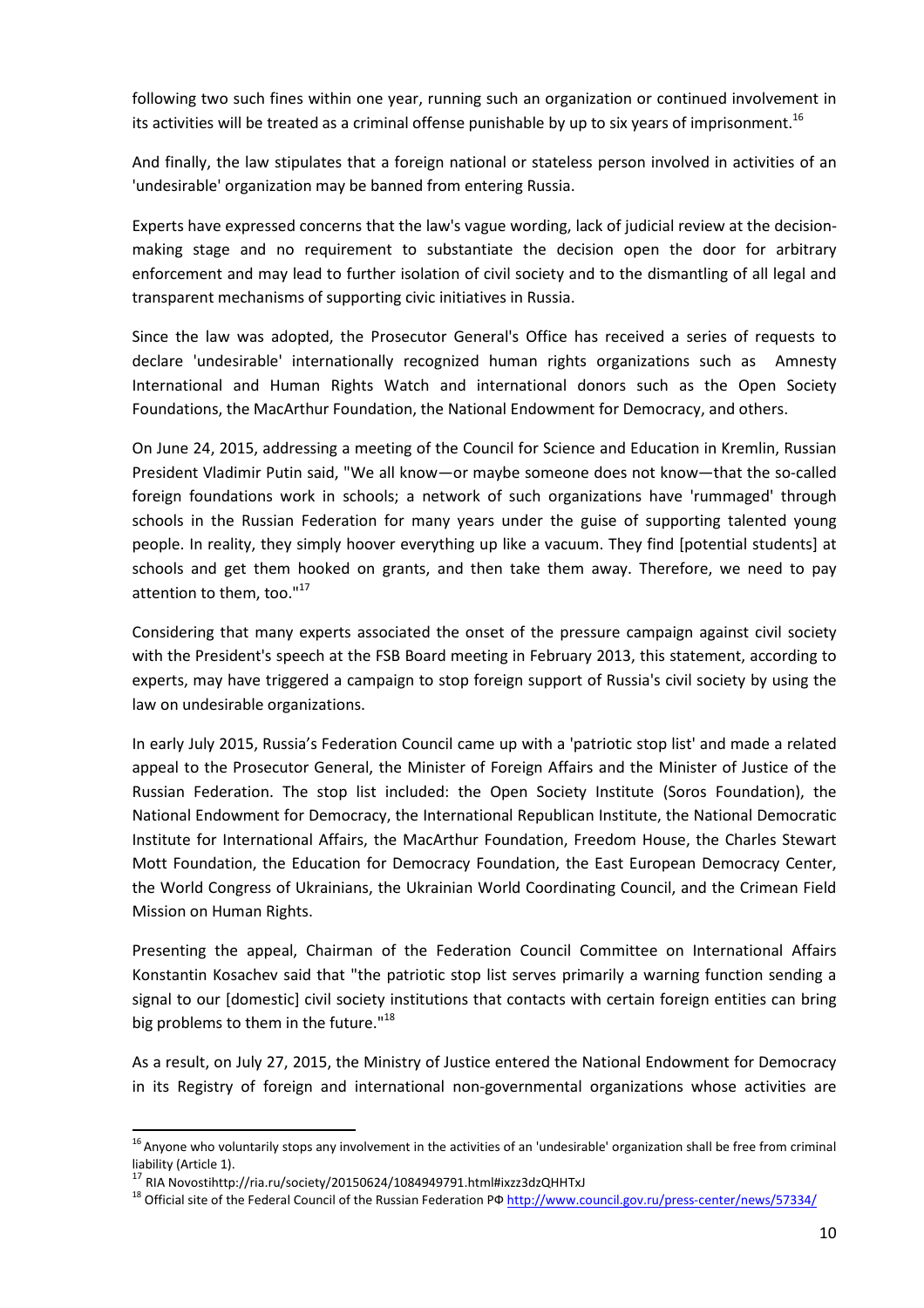considered undesirable in the Russian Federation. Subsequently, more organizations were added to the 'undesirable' List, including the Open Society Institute Assistance Foundation, Open Society Foundation, U.S. Russia Foundation for Economic Advancement and the Rule of Law, and the National Democratic Institute for international Affairs. Their activities have been banned in Russia.

Over the year since the President's speech at the Council for Science and Education, government officials have made numerous public statements containing negative comments on international donor organizations.

In addition to that, a campaign of stigma and blame against international donors has led to decision by the MacArthur Foundation and the Charles Stewart Mott Foundation to announce termination of their programs in Russia.

*"The recent passage and implementation of several laws in Russia make it all but impossible for international foundations to operate effectively and support worthy civil society organizations in that country. These measures include a law requiring Russian non-governmental organizations to register as foreign agents if they receive foreign funding and engage in "political activities." The most recent such measure is a law allowing authorities to declare the activities of international organizations "undesirable" if they present "a threat to the foundations of the constitutional order of the Russian Federation, the defense capability of the country or the security of the state."… Contrary to the premise underlying the Federation Council's vote, our activities in Russia, at all times, have been to further charitable purposes and benefit Russian citizens and society. We are entirely independent of the United States government and receive no funding from it. We have never supported political activities or other actions that could reasonably be construed as meeting the definition of "undesirable."<sup>19</sup>*

## **Recommendations**

- 1. We urge the Russian authorities to comply with their international human rights obligations, in particular the right to freedom of association. We urge the Russian authorities to stop their campaign of pressure and persecution against NGOs engaging in their professional activity and ensure, without delay, a favorable environment for the work of NGOs and civil society activists in the country, including by bringing the legislation on non-profit organizations in full compliance with international standards.
- 2. We urge the international community to continue pushing for full implementation of international standards by the Russian Federation. During negotiations with Russian officials at different levels, it should be insisted that Russia should perform its international obligations.
- 3. Crackdown on civil society in Russia should be put high on the agenda in all levels of interactions with the Russian government. It should be made clear to Russian official that this

<sup>&</sup>lt;sup>19</sup> From the official Statement of MacArthur President Julia Stasch https://www.macfound.org/press/pressreleases/statement-macarthur-president-julia-stasch-foundations-russia-office/#sthash.ZHE7h3Di.dpuf